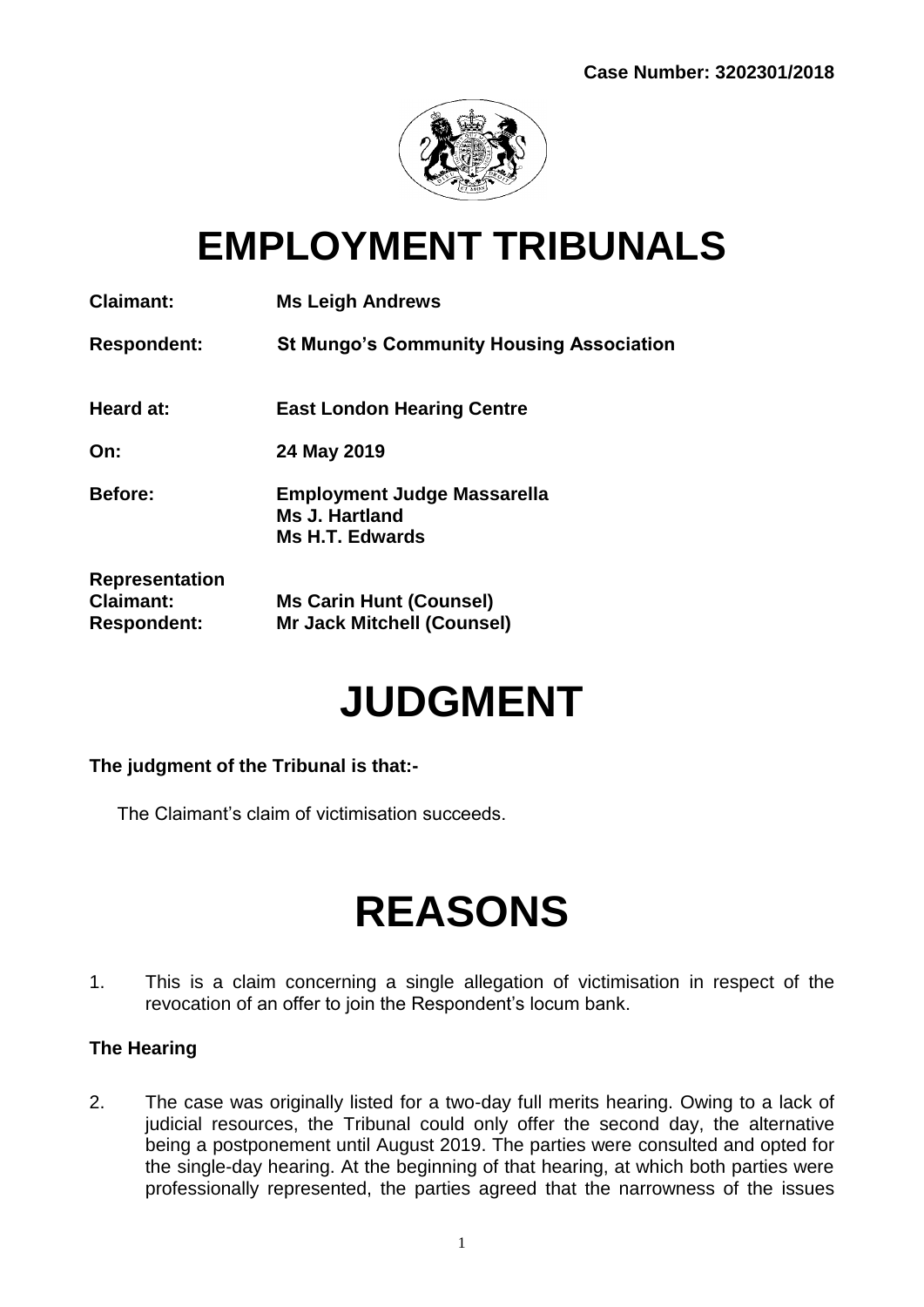meant that there would be no difficulty in completing evidence and submissions within the day, judgment being reserved. The Tribunal was able to fix a day for deliberation within a relatively short period.

- 3. We had an agreed bundle of documents, running to some 160 pages, as well as skeleton arguments from both representatives. We heard evidence from the Claimant. For the Respondent we heard evidence from Mr Howard Sinclair and Ms Helen Giles.
- 4. Included in the bundle were brief statements from the Claimant's husband, Mr Joe Batty, and her former colleague, Mr Graeme Currie. Neither attended to give evidence. The Tribunal gave no weight to these statements which, for reasons which are explained below, did not significantly alter the position.
- 5. The Respondent accepts that the Claimant did a protected act by lodging an equal pay questionnaire and an equal pay claim in August 2004. The detriment relied on is the withdrawal by the Respondent of an offer of bank locum work on 8 June 2018. There is no dispute that this happened, nor that it was a protected act.
- 6. The issues for determination were as follows.
	- 6.1. Who made the decision to revoke the offer to join the Respondent's locum bank? Was it Ms Giles, Mr Sinclair or both?
	- 6.2. What was the reason for the decision?

## **Findings of fact**

- 7. The Tribunal makes the following unanimous findings of fact.
- 8. The Respondent is a charity and a registered social landlord. It provides a wide variety of services across London and the south and southwest of England, supporting the recovery of homeless people with complex issues, including mental health issues, drug and alcohol dependency and domestic abuse.
- 9. The Claimant commenced employment with Broadway Homelessness and Support ('Broadway') in September 2002 as a Welfare Rights Co-ordinator in London. Mr Sinclair had been Chief Executive of Broadway since July 2002. He worked with the Executive Director of HR and Governance, Ms Giles. Mr Sinclair and Ms Giles have worked closely together since then and both described a strong, positive and collegiate working relationship.
- 10. In April 2014 Broadway merged with St Mungo Community Housing Association Ltd to form the Respondent to these proceedings. The employment of both Mr Sinclair and Ms Giles transferred under TUPE.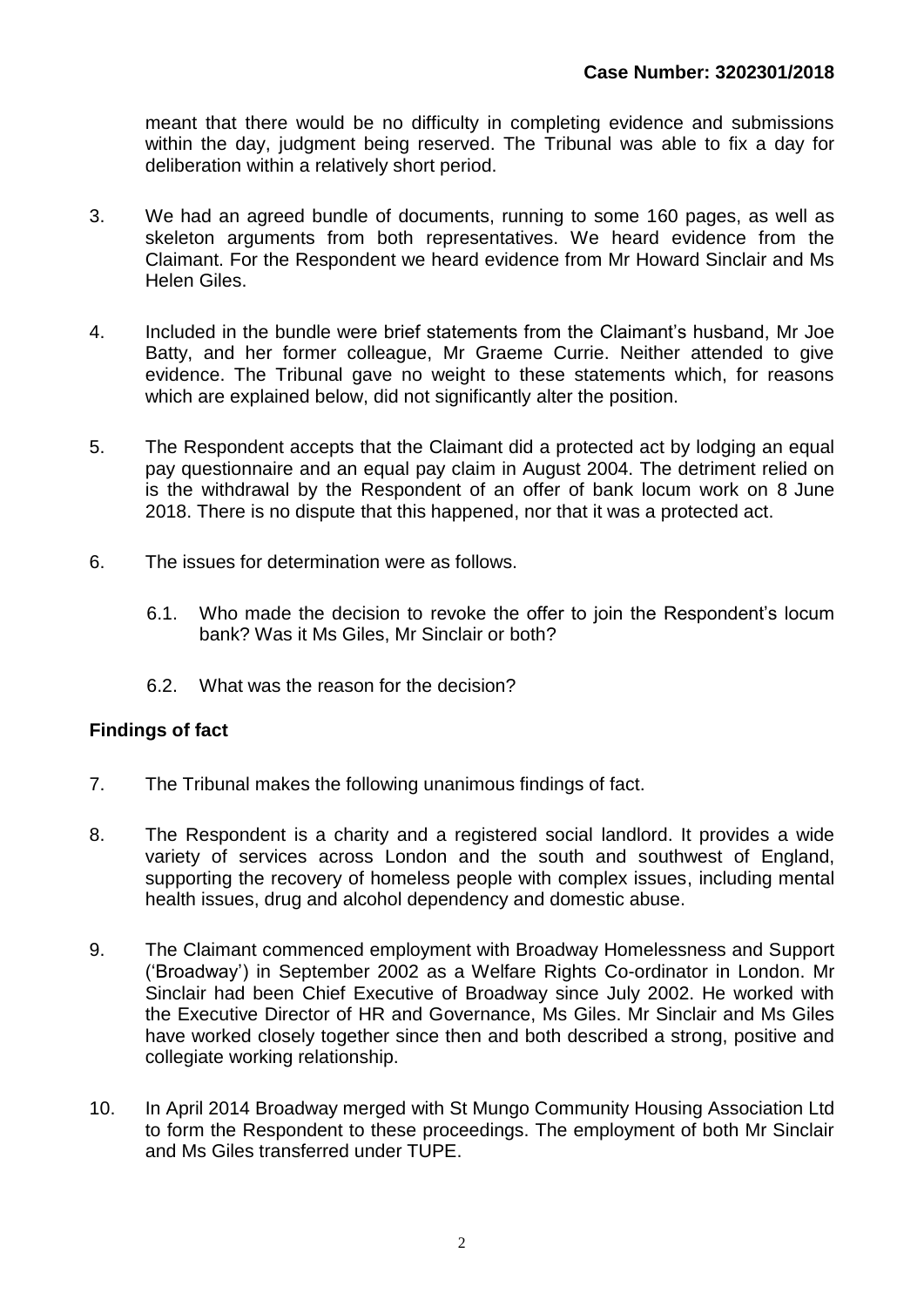- 11. Although the Respondent is a large organisation (as at 31 December 2018 we were told it had 1310 staff and locums and 677 volunteers), Broadway was a small organisation by comparison. Mr Sinclair told us that when the Claimant worked for Broadway it had roughly 100 staff.
- 12. The Claimant worked at Broadway alongside Mr Graeme Currie (Debt Adviser) in the welfare rights and debt advice team. Her line manager was Ms Caroline Tudor (Welfare Rights and Debt Team Manager); Ms Tudor's line manager was Ms Alison Luker (Head of Matrix Services).

#### The events of 2004

- 13. The Claimant's husband had been forced to relocate to Manchester after the organisation he worked for collapsed. The Claimant planned to join him. In around mid-February 2004 she started the process of applying for a job at Oldham Borough Metropolitan Council and was successful. The Claimant had to give the Respondent a month's notice, which she did on or before 7 April 2004. Her employment terminated on 7 May 2004. She started her employment in Oldham in May 2004.
- 14. Shortly after the Claimant had given notice, she was called into a meeting to discuss bullying allegations which had been made against her by her manager, Ms Tudor. Neither Ms Giles nor Mr Sinclair were present at that meeting, which was conducted by Ms Luker.
- 15. The Claimant was told that there had already been a preliminary investigation of the allegations, and consideration had been given to a formal investigation, but the decision had been taken not to proceed. The Claimant was surprised to be told this and concerned that the matter was being simultaneously raised with her and closed, without her having had the opportunity to answer the allegations. She denied them and asked that Broadway hold a disciplinary hearing in order properly to determine the matters. She even offered to return to London after the end of her employment if necessary to participate in that process but that suggestion was rejected. No subsequent action was taken against her.
- 16. The Claimant told the Tribunal that the reason she asked for the matter to be pursued was that she was concerned by the idea of allegations of this sort being left in the air without being resolved; that it might cause difficulties for her at a later date, especially as she intended to continue working in the same sector. We accept that explanation.
- 17. Ms Giles told the Tribunal that from an HR perspective she was disappointed by the decision not to proceed to a formal investigation, as she considered that there was 'strong *prima facie* evidence' that the Claimant was guilty of bullying. None of that evidence was put before the Tribunal at the hearing. We were told by the Respondent that no documents survive relating to these unproven allegations of bullying. That is unsurprising given the passage of time.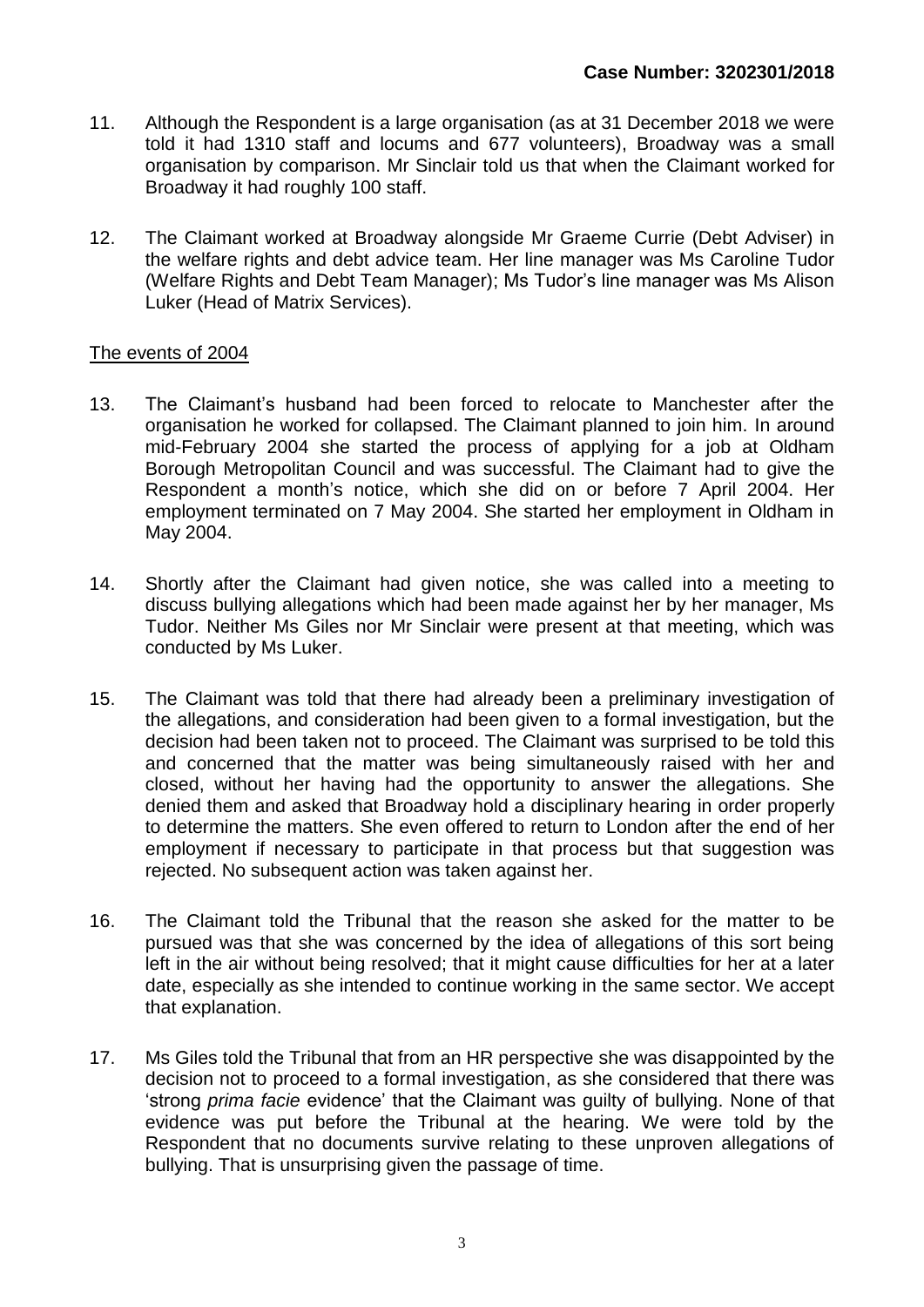- 18. It is important to record that we had no direct evidence whatsoever that the Claimant - or indeed Mr Currie - were guilty of bullying any colleagues. We note also that counsel for the Respondent expressly stated at the beginning of his crossexamination of the Claimant that he would not be putting to her that she was a bully. Insofar as matters of this sort had been investigated in 2004, they were no more than unproven allegations.
- 19. Ms Giles, who had overseen a preliminary investigation into the allegations, told the Tribunal that she had recommended to Ms Luker, who was dealing with the matter for management, that it proceed to a formal investigation. Ms Giles' evidence was that Ms Luker did not follow that recommendation because there was not sufficient time to complete the investigation before the Claimant left the Respondent's employment. The Tribunal did not find that a plausible explanation. In response to questions from the Tribunal, Ms Giles confirmed that the preliminary investigations had taken place some five weeks before the termination of the Claimant's employment (albeit the Claimant did not know this was happening at the time). There would have been ample time for a proper process to be concluded, especially when the Claimant was saying that she was willing to cooperate, indeed keen to return after the end of her employment if necessary. The Tribunal finds that it is much more likely that Ms Luker decided that the allegations did not merit further action.
- 20. We find corroboration for this by reference to what happened to Mr Currie. He was also called into a separate meeting to discuss similar allegations that he too had bullied Ms Tudor. He was also told that no further action would be taken, even though he was remaining in the Respondent's employment. In due course he was promoted.
- 21. For the avoidance of doubt the Tribunal finds that the Claimant's resignation had nothing whatsoever to do with the fact that these unproven allegations had been raised with her. The decision to leave Broadway had already been made by the time she became aware of them. Ms Giles confirmed in oral evidence that she was not alleging that the Claimant resigned to avoid disciplinary action.
- 22. During the Claimant's notice period with Broadway Mr Sinclair took her for a coffee and asked her to reconsider her decision to leave. It was his evidence that he knew nothing about the bullying allegations until some time after the Claimant left. When he found out he was very surprised.
- 23. Shortly after leaving her position at Broadway, the Claimant states that she discovered that Mr Currie had been paid more than she had for work which she considered to be of equal value. She instructed solicitors to send an equal pay questionnaire to the Respondent and lodged Employment Tribunal proceedings. The Respondent replied to the questionnaire and the Claimant elected not to continue with the proceedings. Her explanation was that, although she did not find the response to the questionnaire convincing, she was not in a position to take the financial risk of pursuing the matter to Tribunal. The Respondent's position was that the claim was withdrawn because the Claimant must have realised that it was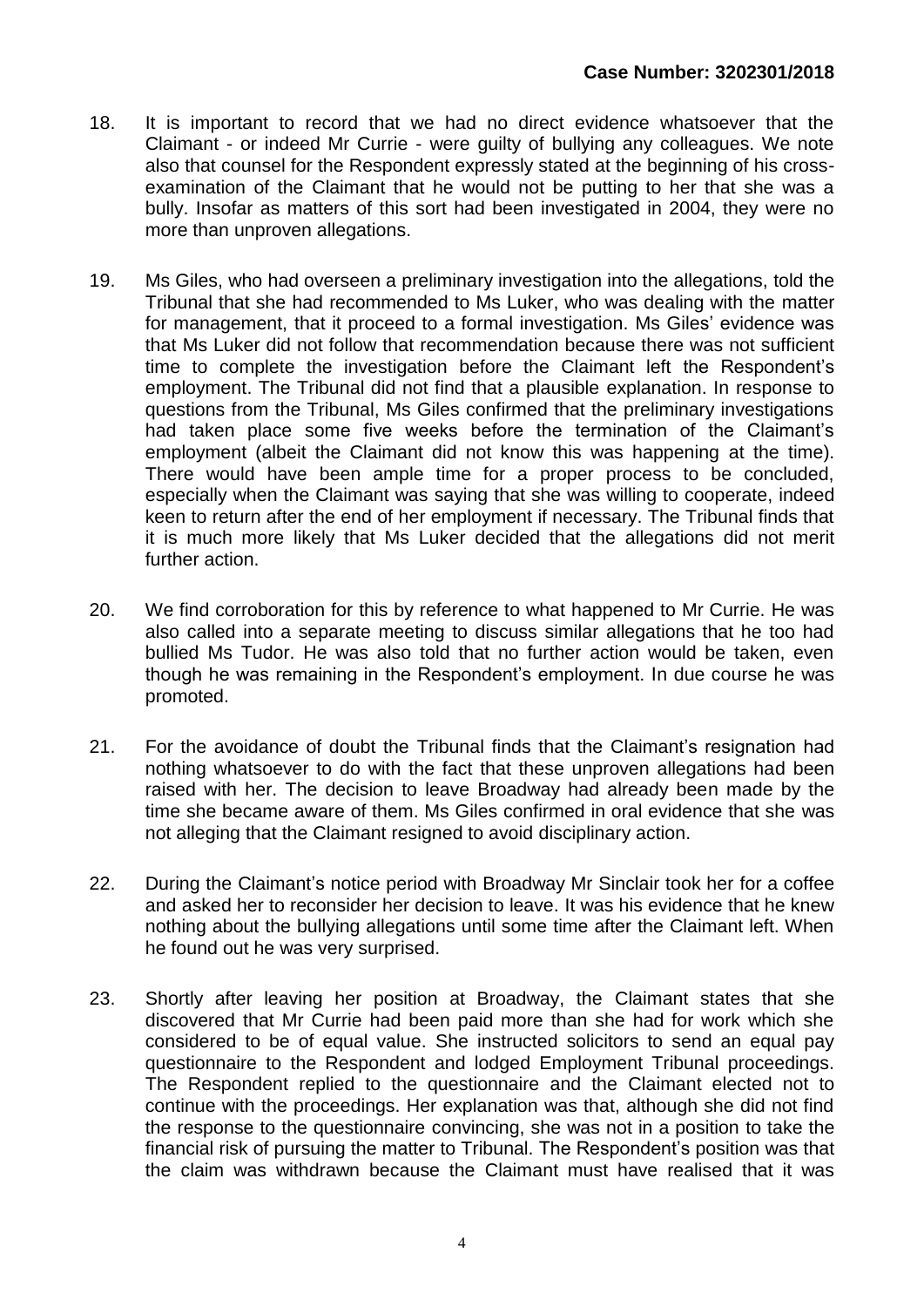inherently weak. It is not necessary for the Tribunal to make findings as to whether her concerns were well-founded for the purposes of this claim.

#### The events of 2018

- 24. From July 2017 to June 2018 the Claimant worked with St Mungo's as a freelance consultant. She was paid by St Mungo's for this work, had frequent access to their buildings and worked closely with their clients, many of whom were vulnerable adults, and with their staff. Not only is there no suggestion that there were any concerns about the Claimant's conduct or performance during this period, the Claimant's unchallenged evidence, which we accept, was that she was one of the people who led a Homelessness and Brain Injury project, coordinated by St Mungo's. In May 2018 St Mungo's entered this project for an award and named the Claimant throughout their application as a supporting partner. She hosted the conference with St Mungo's on the findings of this project in July 2018.
- 25. In May 2018 the Claimant applied to join St Mungo's bank of locum workers. By email of 23 May 2018 she was informed that her application was successful, pending pre-employment checks. She emailed the Respondent on 1 June 2018 to ask whether she could be considered for management roles and received a swift response saying that she could and setting out the procedure for applying for management roles.
- 26. On 6 June 2018 a colleague consulted Ms Giles about the Claimant's request to be considered for management roles on the bank, which she regarded as relatively unusual. She asked whether it was accepted practice. Ms Giles told the Tribunal that this was the first that she knew about the Claimant's presence in the organisation. She said that she had not been aware of the Claimant's freelance work for the Respondent over the previous year. We accept that evidence.
- 27. Ms Giles' evidence was that she immediately recalled the bullying allegations which had arisen in 2004. She said she recalled them, even though it was so long ago, because they had been 'so extreme'. In the Tribunal's view this is difficult to reconcile with the description of the allegations which Ms Giles gave in her own witness statement, which is as follows.

'Alison Luker listed the examples given by Caroline Tudor as consisting of cold-shouldering her and deliberately excluding her from team conversations, regular [*sic*] undermining her and questioning her decisions in front of others, making snide comments intended to undermine her perceived lack of experience and finding ways to ignore her requests and instructions.'

28. In the Tribunal's view, particularly that of the lay members, whilst allegations of this sort are by no means to be regarded as trivial, they cannot sensibly be described as 'extreme'.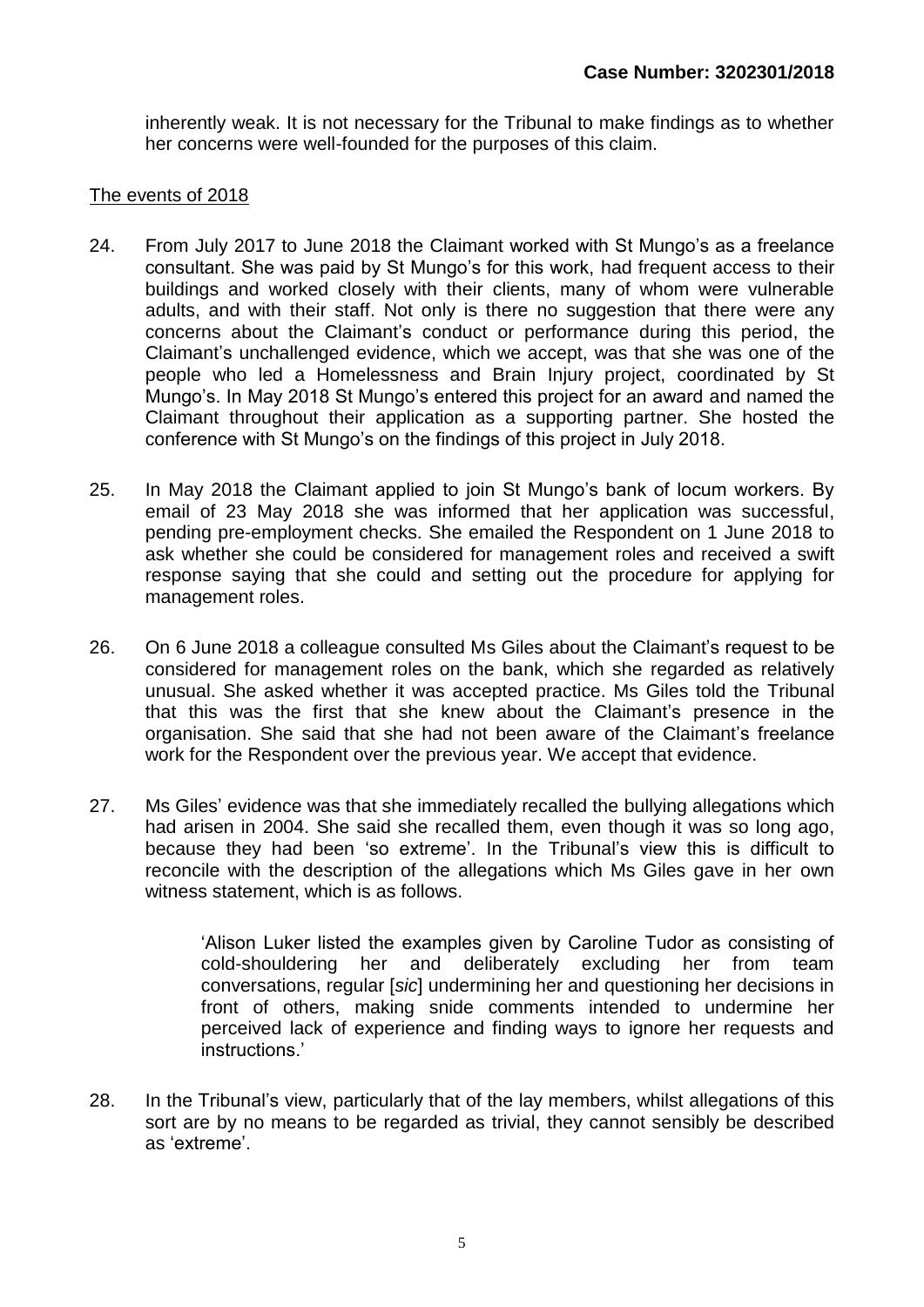- 29. On 8 June 2018 the Claimant received an email from Tom Dixon, withdrawing the offer of locum work. The reason given was that 'information has subsequently come to light surrounding your employment at Broadway'. On 12 June 2018 the Claimant replied, expressing concern and asking what that information was.
- 30. Mr Dixon replied on 15 June 2018. Ms Giles drafted this reply for Mr Dixon, which was a slightly amended version of her earlier draft which we also saw. The final version included the following passage:

'…we do not offer employment or work via our locum bank to any exemployee of the organisation or any predecessor organisation either where they were previously subject to a disciplinary action or they resigned from/left the organisation at a time when a disciplinary investigation was under way or it was intended by the organisation that a disciplinary investigation be instigated on the basis of allegations where it was considered that there were strong *prima facie* grounds to believe the misconduct was likely to have taken to [*sic*] place. It is recalled that the latter set of circumstances applied at the time of your resignation from Broadway, in relation to allegations of bullying of a colleague. Whereas we understand that you did leave the organisation before a full investigation could take place and any outcome determined…'

31. Ms Giles explained in her statement (para 8) that this explanation was based on a 'general policy'.

> 'From around 1985 my team and I have operated a general policy where if someone resigns from the organisation but they do so where there are issues connected to them such as concerns around their standard of behaviour or conduct, then should they seek to re-join the organisation at a later date then that person would not ordinarily be allowed to return. We would consider them to have failed our pre-employment checks.'

#### The conversation between Ms Giles and Mr Sinclair

32. In her witness statement (paragraph 38) Ms Giles describes what she did next.

'I was conscious that a degree of time had lapsed since the Claimant had been employed with the organisation and as such I felt that it was something I should consult more widely upon notwithstanding the seriousness of the concerns with her previous behaviour and my own assessment of the degree of risk of re-employing anybody with whom there had been a history of such concerns.'

33. Ms Giles goes on to say that she consulted with her Deputy Director of HR and Governance, Ms Sarah Clark (who did not attend to give evidence) and Mr Sinclair (who did). The nature and content of the conversation between Ms Giles and Mr Sinclair, which both agree took place, is at the heart of the matters which the Tribunal needs to determine in order to decide whether the decision to revoke the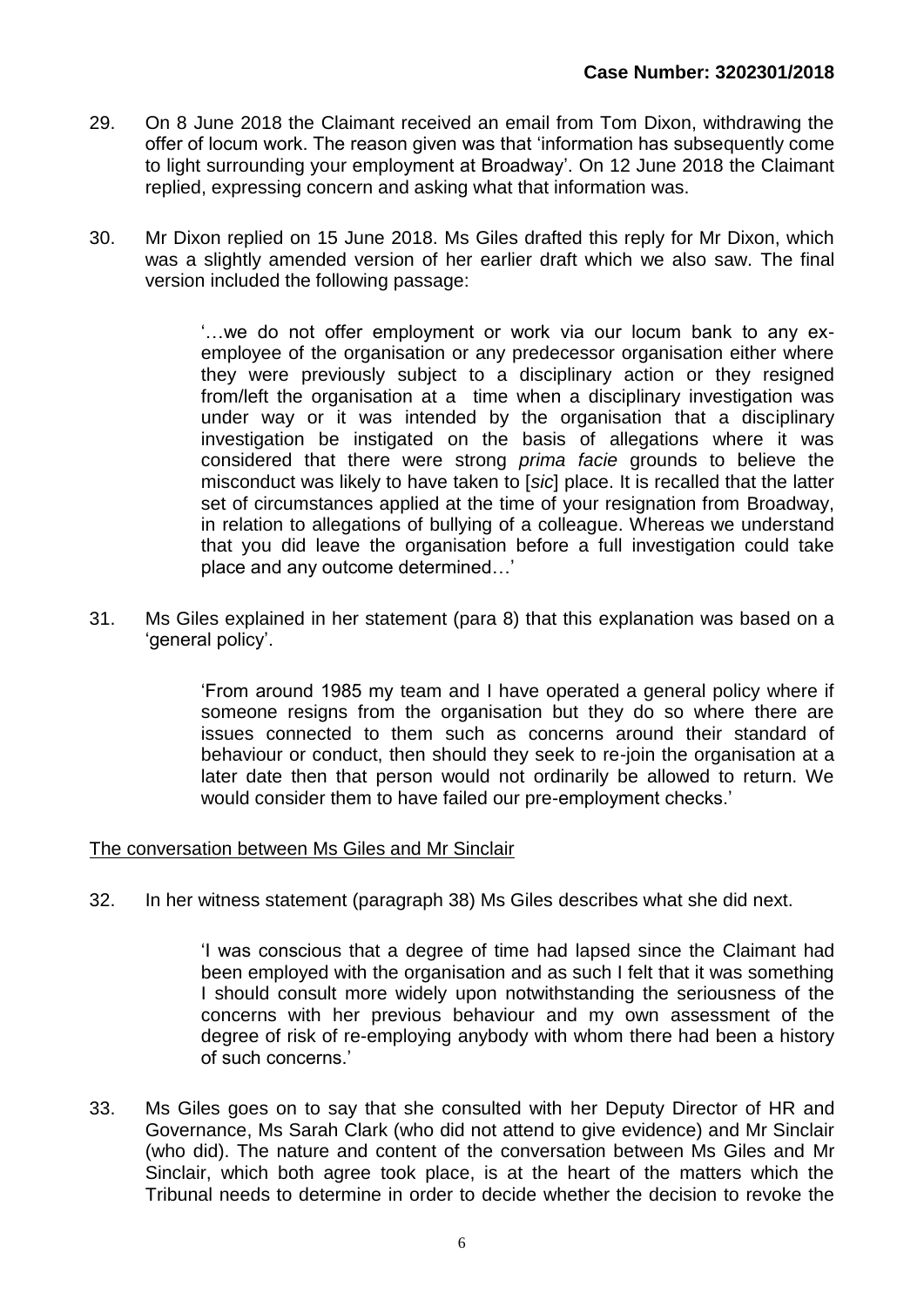offer was an act of victimisation; whether it related to the fact that the Claimant had previously lodged an equal pay questionnaire and claim; or whether it was wholly unconnected to it, prompted solely by Ms Giles' and/or Mr Sinclair's recollection of the bullying allegations made against the Claimant. We consider it in more detail below.

#### **The law**

- 34. S.27 Equality Act 2010 ('EqA') provides as follows:
	- (1) A person (A) victimises another person (B) if A subjects B to a detriment because—
		- (a) B does a protected act, or
		- (b) A believes that B has done, or may do, a protected act.
	- (2) Each of the following is a protected act—
		- (a) bringing proceedings under this Act;
		- (b) giving evidence or information in connection with proceedings under this Act;
		- (c) doing any other thing for the purposes of or in connection with this Act;
		- (d) making an allegation (whether or not express) that A or another person has contravened this Act.
			- **…**

…

#### 35. S.39(3) EqA provides:

An employer (A) must not victimise a person (B) –

- (a) In the arrangements A makes for deciding to whom to offer employment;
- (b) as to the terms on which A offers B employment;
- (c) by not offering B employment.

#### 36. S.77(4) EqA provides:

The following are to be treated as protected acts for the purposed of the relevant victimisation provision –

- (a) seeking a disclosure that would be a relevant pay disclosure;
- (b) making or seeking to make a relevant pay disclosure;
- (c) receiving information disclosed in a relevant pay disclosure.
- 37. Article 8 of the Equality Act 2010 (Commencement No.4: Savings, Consequential, Transitional, Transitory and Incidental Provisions and Revocation) Order 2010 (SI 2010/2317) provides that the following will each amount to a protected act for the purposes of s.27 EqA: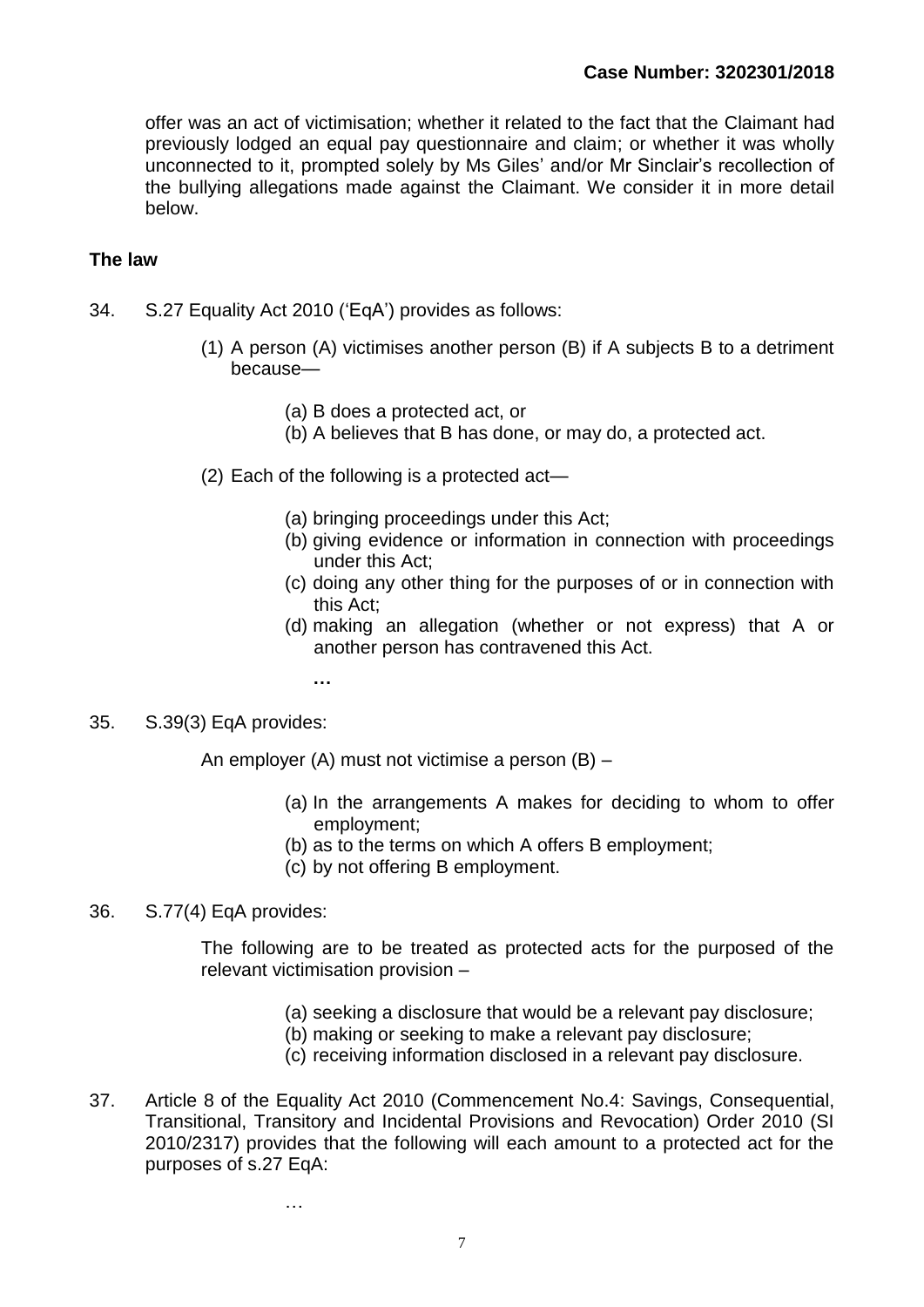- (d) alleging (whether expressly or otherwise) that another person has contravened a previous enactment.
- 38. The test of causation in a victimisation complaint is whether the relevant decision was materially influenced by the doing of a protected act. This is not a 'but for' test, it is a subjective test. The focus is on the 'reason why' the alleged discriminator acted as he did (*West Yorkshire Police v Khan* [2001] IRLR 830).
- 39. The burden of proof provisions are set out in s.136(1)-(3) EqA.

(1) This section applies to any proceedings relating to a contravention of this Act.

(2) If there are facts from which the court could decide, in the absence of any other explanation, that a person (A) contravened the provision concerned, the court must hold that the contravention occurred.

(3) But subsection (2) does not apply if A shows that A did not contravene the provision.

40. In *Igen v Wong* [2005] ICR 931 the Court of Appeal provided the following guidance which, although it refers to the Sex Discrimination Act 1975, applies equally to the EqA:

> '(1) Pursuant to [section 63A](http://login.westlaw.co.uk/maf/wluk/app/document?src=doc&linktype=ref&context=26&crumb-action=replace&docguid=I6F583C10E44911DA8D70A0E70A78ED65) of the 1975 Act, it is for the Claimant who complains of sex discrimination to prove on the balance of probabilities facts from which the Tribunal could conclude, in the absence of an adequate explanation, that the employer has committed an act of discrimination against the Claimant which is unlawful by virtue of Part 2, or which, by virtue of section 41 or [section 42](http://login.westlaw.co.uk/maf/wluk/app/document?src=doc&linktype=ref&context=26&crumb-action=replace&docguid=I6F44DB20E44911DA8D70A0E70A78ED65) of the 1975 Act, is to be treated as having been committed against the Claimant. These are referred to below as "such facts".

(2) If the Claimant does not prove such facts he or she will fail.

(3) It is important to bear in mind in deciding whether the Claimant has proved such facts that it is unusual to find direct evidence of sex discrimination. Few employers would be prepared to admit such discrimination, even to themselves. In some cases the discrimination will not be an intention but merely based on the assumption that "he or she would not have fitted in".

(4) In deciding whether the Claimant has proved such facts, it is important to remember that the outcome at this stage of the analysis by the Tribunal will therefore usually depend on what inferences it is proper to draw from the primary facts found by the Tribunal.

(5) It is important to note the word "could" in section 63A(2). At this stage the Tribunal does not have to reach a definitive determination that such facts would lead it to the conclusion that there was an act of unlawful discrimination. At this stage a Tribunal is looking at the primary facts before it to see what inferences of secondary fact could be drawn from them.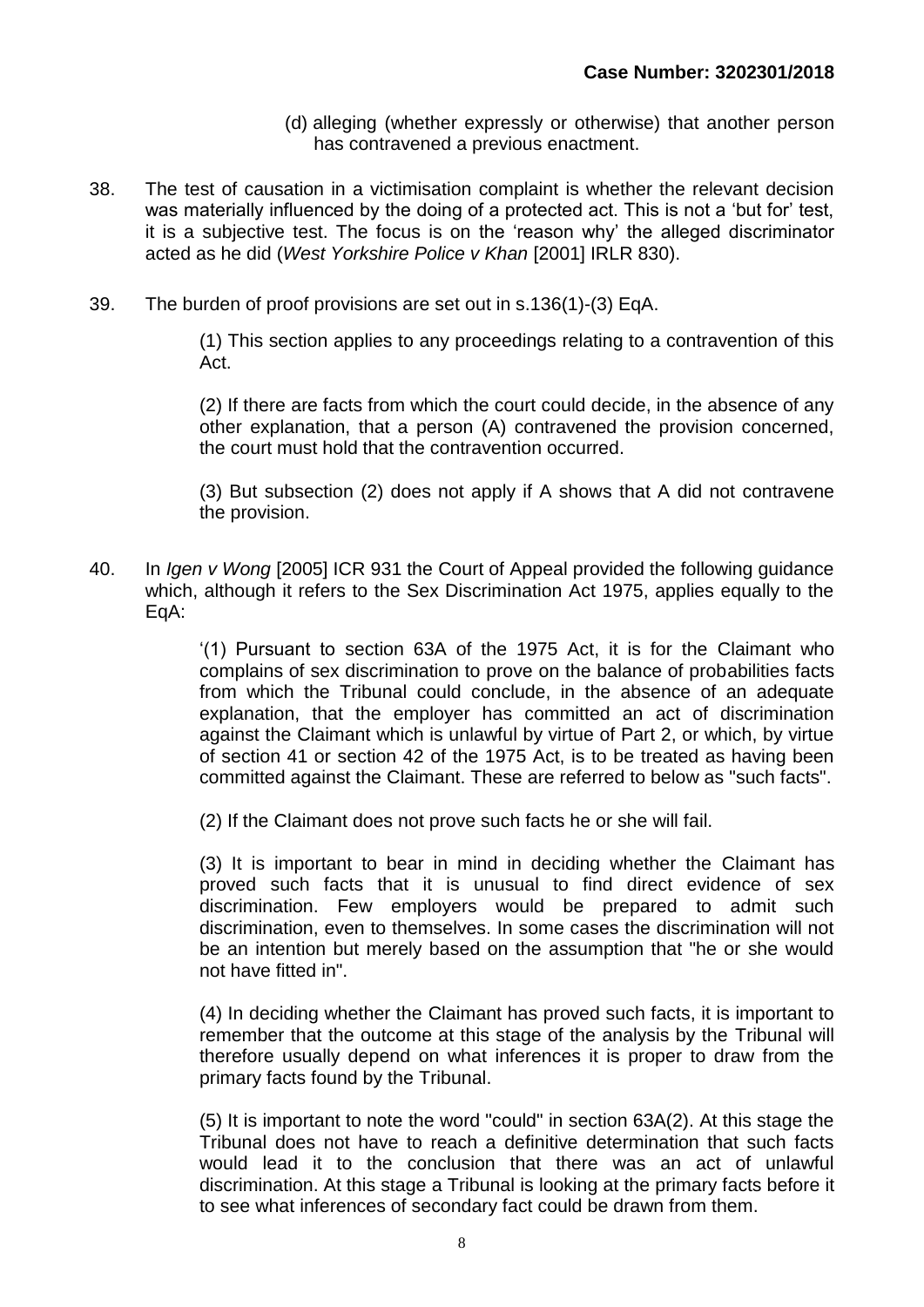(6) In considering what inferences or conclusions can be drawn from the primary facts, the Tribunal must assume that there is no adequate explanation for those facts.

(7) These inferences can include, in appropriate cases, any inferences that it is just and equitable to draw in accordance with [section 74\(2\)\(b\)](http://login.westlaw.co.uk/maf/wluk/app/document?src=doc&linktype=ref&context=26&crumb-action=replace&docguid=I5A37C1C0E44911DA8D70A0E70A78ED65) of the 1975 Act from an evasive or equivocal reply to a questionnaire or any other questions that fall within section 74(2) of the 1975 Act.

(8) Likewise, the Tribunal must decide whether any provision of any relevant code of practice is relevant and, if so, take it into account in determining such facts pursuant to [section 56A\(10\)](http://login.westlaw.co.uk/maf/wluk/app/document?src=doc&linktype=ref&context=26&crumb-action=replace&docguid=IFA924880E44811DA8D70A0E70A78ED65) of the 1975 Act. This means that inferences may also be drawn from any failure to comply with any relevant code of practice.

(9) Where the Claimant has proved facts from which conclusions could be drawn that the employer has treated the Claimant less favourably on the ground of sex, then the burden of proof moves to the employer.

(10) It is then for the employer to prove that he did not commit, or as the case may be, is not to be treated as having committed, that act.

(11) To discharge that burden it is necessary for the employer to prove, on the balance of probabilities, that the treatment was in no sense whatsoever on the grounds of sex, since "no discrimination whatsoever" is compatible with the Burden of Proof Directive.

(12) That requires a Tribunal to assess not merely whether the employer has proved an explanation for the facts from which such inferences can be drawn, but further that it is adequate to discharge the burden of proof on the balance of probabilities that sex was not a ground for the treatment in question.

(13) Since the facts necessary to prove an explanation would normally be in the possession of the Respondent, a Tribunal would normally expect cogent evidence to discharge that burden of proof. In particular, the Tribunal will need to examine carefully explanations for failure to deal with the questionnaire procedure and/or code of practice.'

41. In *Madarassy v Nomura International plc* [2007] IRLR 246 Mummery LJ held at [57] that 'could conclude' [The EqA uses the words 'could decide', but the meaning is the same] meant:

> '[…] that "a reasonable Tribunal could properly conclude" from all the evidence before it.'

42. A mere difference of treatment is not enough to shift the burden of proof, something more is required: *Madarassy* per Mummery LJ at para 56:

> 'The bare facts of a difference in status and a difference in treatment only indicate a possibility of discrimination. They are not, without more, sufficient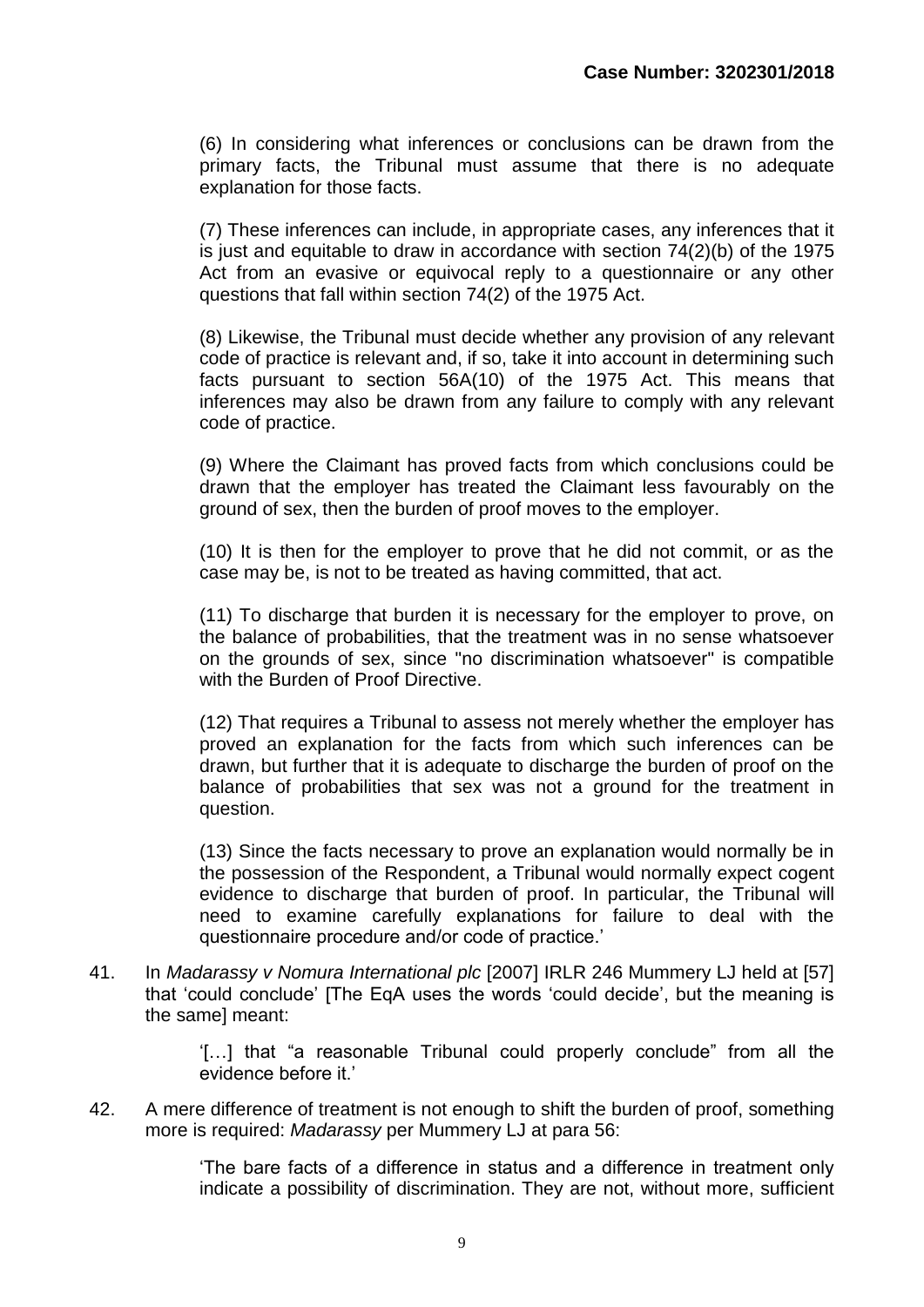material from which a Tribunal 'could conclude' that, on the balance of probabilities, the Respondent had committed an unlawful act of discrimination.'

43. However, as Sedley LJ observed in *Deman v Commission for Equality and Human Rights* [2010] EWCA Civ 1279 at para 19,

> 'the "more" which is needed to create a claim requiring an answer need not be a great deal. In some instances it will be furnished by a non-response, or an evasive or untruthful answer, to a statutory questionnaire. In other instances it may be furnished by the context in which the act has allegedly occurred.'

### **Submissions**

- 44. Both representatives provided helpful skeleton arguments, which the Tribunal has taken into consideration.
- 45. For the Claimant, Ms Hunt referred us to the burden of proof provisions, on which she relied. She submitted that there was sufficient evidence to amount to a *prima facie* case and that the burden shifted to the Respondent. She argued that the Respondent's explanation should be rejected because there was no evidence of the existence of the general policy on which the decision was said to be based; and the recollections of the Respondent's witnesses were implausible.
- 46. For the Respondent, Mr Mitchell referred us to the statement of the Claimant's husband, which confirms an account given by the Claimant of an alleged conversation in 2010. In her statement (para 22) the Claimant says that Helen Giles told the Claimant's husband at a work event in 2010 that she would never be employed by Broadway again because she had taken legal action in respect of a potential equal pay claim. He pointed out that Mr Batty had been present throughout the hearing and, had his account been true, there was no reason not to call him or indeed for the Claimant to refer to the conversation in her contemporaneous emails to the Respondent. Mr Mitchell submits that it is clear that the reason for the withdrawal of the offer was Mr Sinclair's recollection of the bullying allegations in 2004 and nothing else. The Tribunal must not focus on the fairness of the decision, rather on what was in Mr Sinclair's mind when he took the decision. He did not know about the protected act and it could not have formed any part of his reason. He accepts that, if the burden of proof passes to the Respondent (which he says it should not) it is enough if the equal pay proceedings formed part of Mr Sinclair's reason; they need not be the sole, or even the main, reason.

## **Conclusions**

47. Dealing first with the issue of Mr Batty's statement, the Tribunal finds that the decision not to call him was surprising. The Tribunal has given no weight to Mr Batty's statement and the Claimant's account of the 2010 incident has played no part in its deliberations. However, as Mr Mitchell accepts, not much turns on the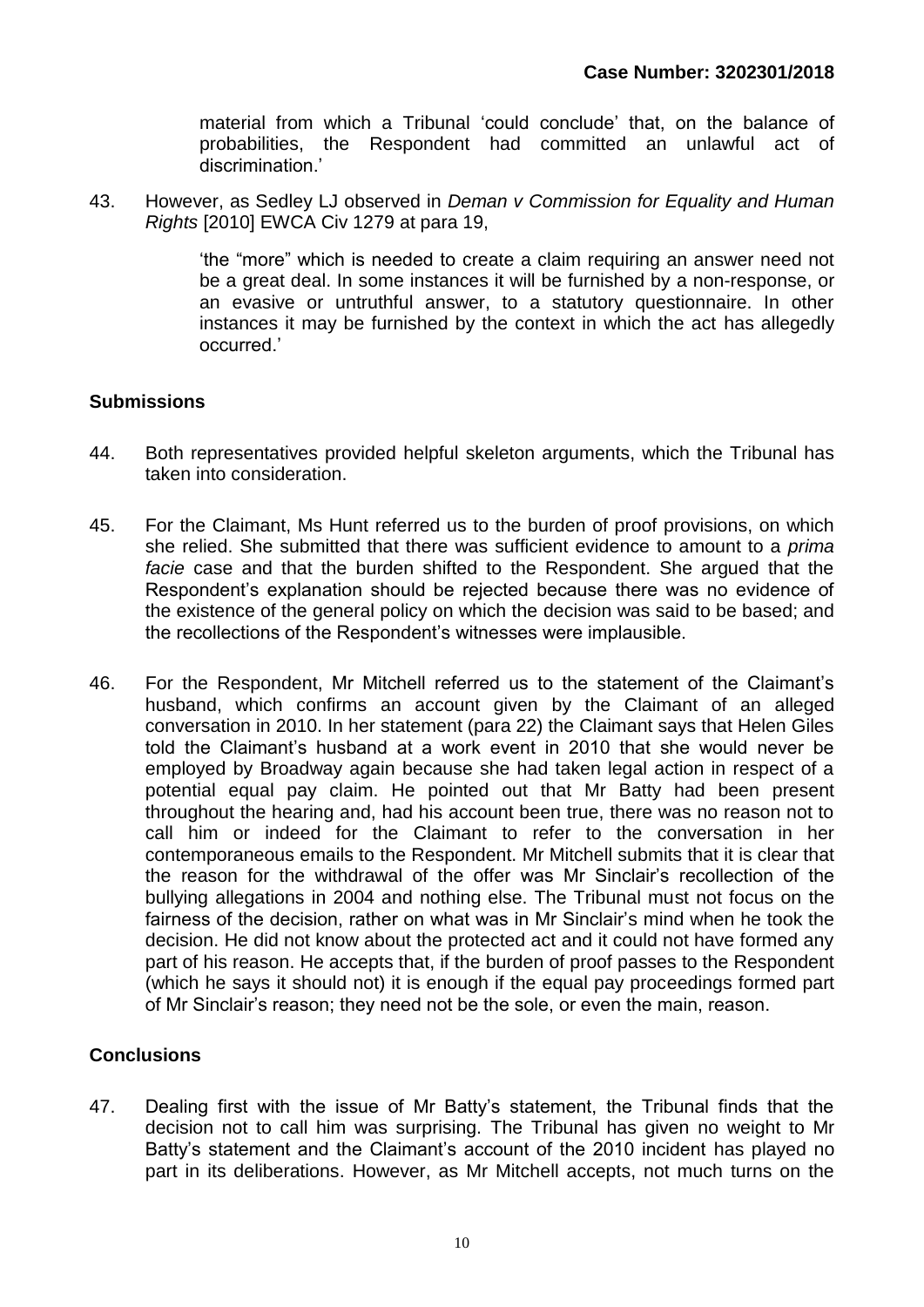Claimant's credibility in this case; rather the focus is more properly on the credibility of the Respondent's witnesses as to what was in their minds.

- 48. The Tribunal finds that the Claimant has discharged the burden on her to prove a *prima facie* case. We consider that there is sufficient material from which the Tribunal could conclude that the reason for the withdrawal was the equal pay proceedings.
	- 48.1. The initial reason given in correspondence for the withdrawal in the email of 8<sup>th</sup> June 2019 was, in the Tribunal's view, deliberately unspecific and equivocal.
	- 48.2. The further explanation provided in the email of 15 June 2018 by Mr Dixon (on Ms Giles' instructions) was, it now emerges, inaccurate: when the Claimant resigned, Broadway did not intend that a full disciplinary investigation should be instigated; on the contrary, it had decided not to proceed with the process.
	- 48.3. It is not in dispute that, during the period the Respondent was relying on to ground its reason for the withdrawal, the Claimant had brought a claim for equal pay and issued an equal pay questionnaire. Ms Giles accepted that she remembered it. In the Tribunal's view, that was plainly one of the possible explanations for the decision (depending on who took the decision), the other being Ms Giles' and/or Mr Sinclair's recollection of the bullying allegation.
- 49. On these facts the Tribunal could conclude that the questionnaire and claim were material factors in the decision.
- 50. It is for the Tribunal then to consider whether the Respondent has provided an explanation, supported by cogent evidence, which is sufficient to show that the protected act was in no sense whatsoever part of its decision to withdraw the offer.
- 51. We first considered the Respondent's case that the decision was taken by reference to a 'general policy' referred to above. Ms Giles confirmed that this general policy was not written down as an organisational policy, despite its apparent importance. She stated that an employee would know about it because it was reflected in the offer letters sent to them. The Respondent had not included any offer letters in the bundle which contained provisions of this sort. The only offer letter in the bundle was the one to the Claimant herself on 23 May 2018 (page 102). Ms Giles accepted it did not make any reference to this general policy.
- 52. It was Ms Giles' evidence that a decision not to accept re-employment by reference to this practice occurred three or four times a year. No documentary evidence was adduced to support this. The Tribunal concludes that, although there may have been instances when a decision of this sort was made, there was no general policy, consistently applied.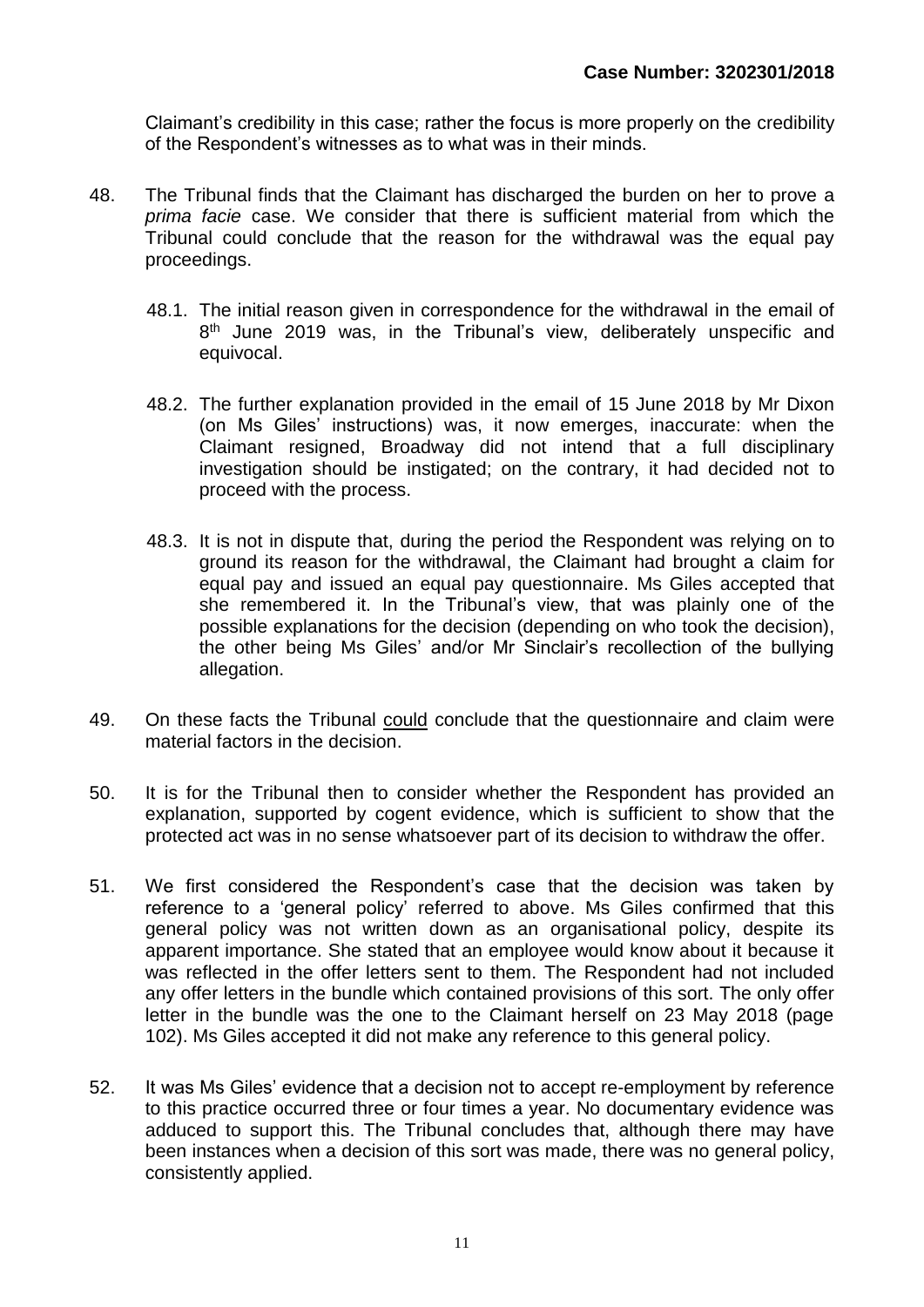- 53. Secondly, the Respondent explained that the decision was taken because of the vivid recollection of Mr Sinclair and/or Ms Giles of serious and credible, historic bullying allegations against the Claimant. We reject that explanation. In his witness statement Mr Sinclair spoke only in the most general terms about the nature of the allegations. He gave no information at all about their precise nature, which he appears to have known about at second hand. As for Ms Giles we have already commented on the contradiction between the summary of the allegations in her statement and her characterisation of them to us as 'extreme'. The Tribunal regarded that as an exaggeration. We do not believe that either of these experienced and senior managers took this decision on the basis of the generalised recollections they described to us.
- 54. The third part of the Respondent's explanation relates to the issue of causation: it is its case that the person who made the decision (Mr Sinclair) knew nothing about the protected act, while the person who knew about the protected act (Ms Giles) did not make the decision. Therefore, there could be no causal link between the protected act and the detriment. If this were true, the Respondent could not be liable for unlawful victimisation. In the Tribunal's view, however, it is not true - for the reasons we will now explain.
- 55. Did Mr Sinclair know about the equal pay proceedings? In his witness statement Mr Sinclair said that he only became aware of the questionnaire and the claim when he learnt of these proceedings. In his statement he explained that Ms Giles had full authority to instruct solicitors and to make decisions in respect of settlement or withdrawal of those proceedings; that matters of this sort were entirely within her remit and that she was not under any obligation either then or since to consult him about such matters, unless they are unusual issues or unless he was needed to give an account of factual matters.
- 56. The Tribunal considers that to be implausible. For a small organisation of roughly 100 staff an equal pay claim is, in the Tribunal's experience, an 'unusual issue'. It seems to us highly unlikely that a Chief Executive of such an organisation would not be informed that a claim of that sort had been brought or consulted about what steps the organisation should take to resolve it. Further it is difficult to reconcile this description of Ms Giles' autonomy with Mr Sinclair's oral evidence to the Tribunal that he was not surprised when Ms Giles phoned him to consult him about the reemployment of the Claimant because 'no one is autonomous. Ms Giles has freedom to act but, if there were issues of concern, I would expect her to report to me'.
- 57. We find that not only did Mr Sinclair know about the proceedings in 2004, but that he recalled them (or was reminded of them) when the Claimant's name was mentioned to him again in 2018 by Ms Giles.
- 58. As for the account given by Mr Sinclair and Ms Giles of the phone conversation which they had to discuss the question, we regarded this as both unreliable and inherently implausible.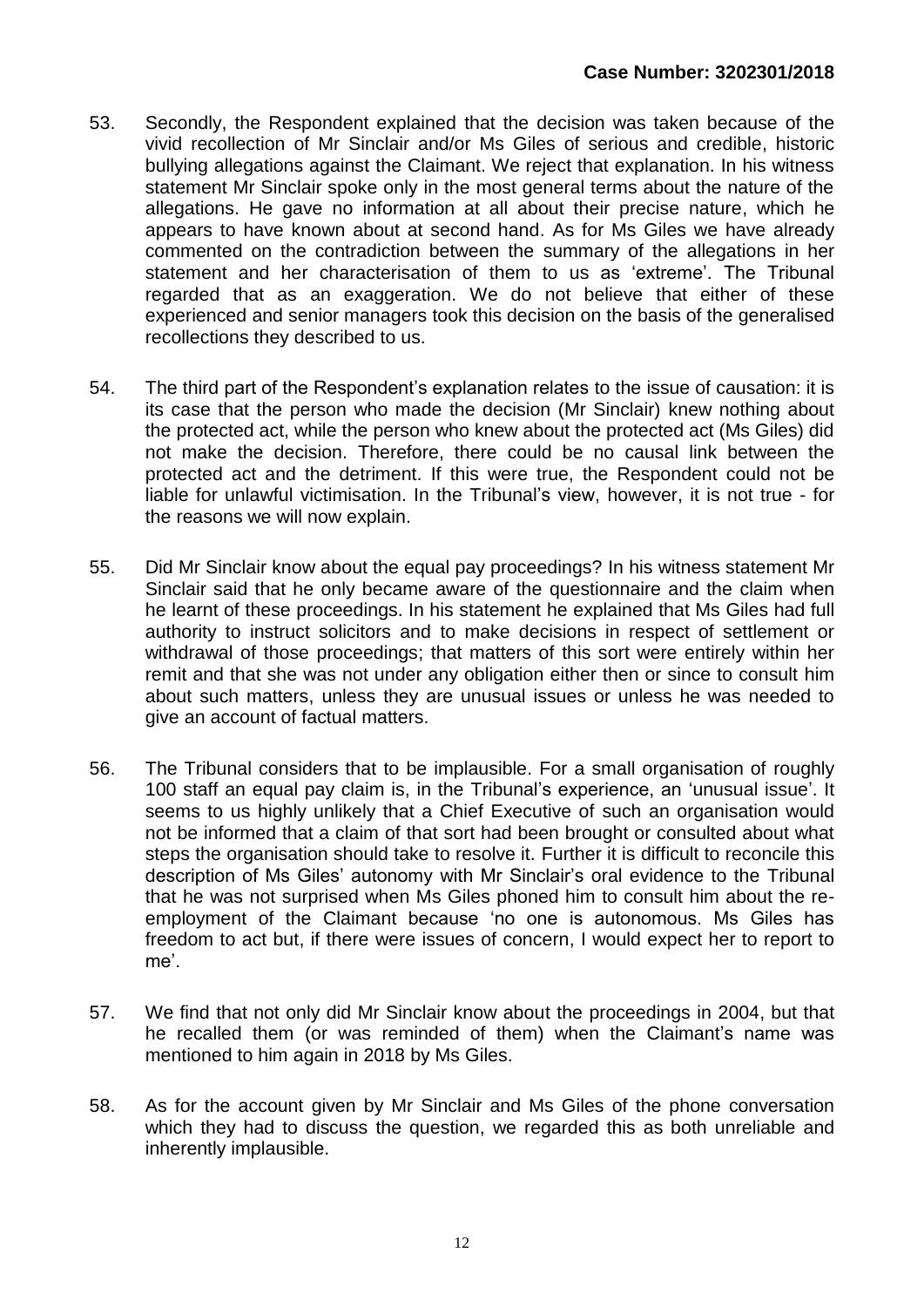- 59. As referred to above, Ms Giles' evidence was that she wished to consult about the issue of the Claimant. However, according to them both, before she had an opportunity to mention to Mr Sinclair the nature of her concern, Mr Sinclair interjected 'and said that he recalled the Claimant vividly and that under no circumstances did he want her to return to the organisation as a locum or otherwise … he was aware of her behaviours being less than satisfactory' (Ms Giles' statement at para 40). According to this account Mr Sinclair did not explain what he meant by this. Mr Sinclair, in his statement (para 13) states that 'I did not elaborate further … only to say that [the Claimant's] behaviour as had been reported to me at the time had left me feeling that she could not be allowed to return'.
- 60. In oral evidence, however, both accounts changed significantly. Mr Sinclair said 'I said I had memories of it being reported to me that there had been significant bullying'. Even this account was not consistently maintained throughout his evidence. He later said 'I *may have said* because of the bullying' [emphasis added]. Ms Giles said: 'there was no discussion. Mr Sinclair was very emphatic: "under no circumstances will I have that bully back in this organisation".'
- 61. We are then asked to believe that the conversation ended there, that Ms Giles, an experienced HR professional, simply accepted a unilateral instruction and acted on it; Mr Sinclair showed no curiosity as to what had prompted Ms Giles to approach him; neither saw fit to compare notes as to what they recalled had happened nearly fifteen years previously. Given their description of their collegiate working relationship of many years' standing we find this account implausible.
- 62. Finally, if as they both contend it was Mr Sinclair who made the decision, the Tribunal would expect him to have had some input into, or approval of, the correspondence with the Claimant. Instead Mr Giles drafted two letters to the Claimant without any reference back to him.
- 63. Absent any contemporaneous notes of this phone conversation, the Tribunal does not accept either witness's account of it, in any of its versions.
- 64. The Tribunal rejects the Respondent explanation as implausible. On the basis of the scant information that the Respondent has provided us to the nature of the allegations made against the Claimant in 2004, we consider it highly unlikely that this was the real reason for the decision to revoke the offer. Applying the provisions of the burden of proof, on that basis alone the Claimant's claim of victimisation succeeds.
- 65. On the balance of probabilities we find that the decision to revoke the offer was taken by both Ms Giles and Mr Sinclair in consultation with each other. Given the length and nature of their working relationship, we consider it highly likely that they discussed the matter in far greater detail than they told the Tribunal; we consider it equally likely that they discussed the earlier equal pay proceedings and that this formed at least part of their reason for revoking the offer.

#### **Remedy**